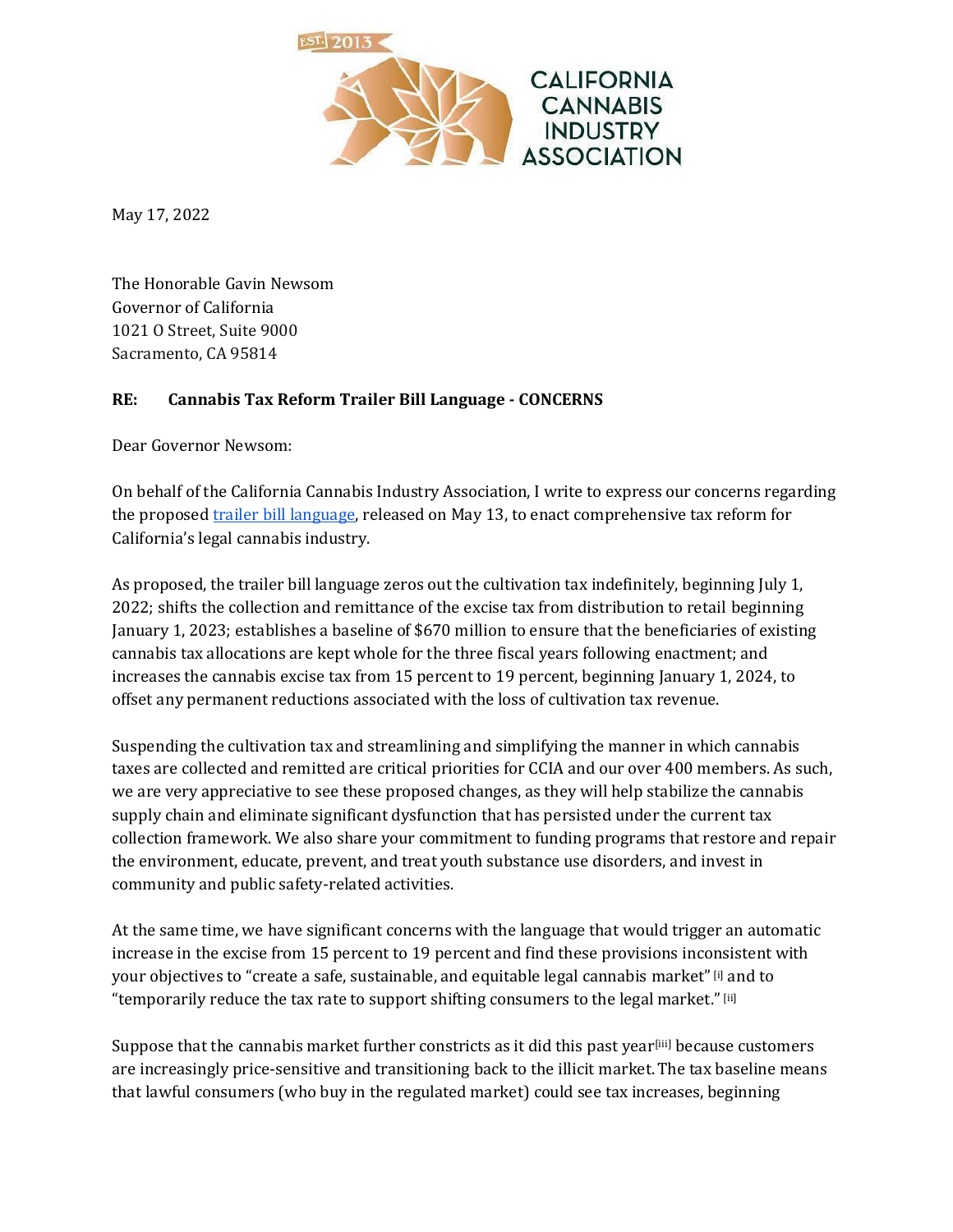January 1, 2024, potentially incentivizing more consumers to exit the regulated market, leading to a reduction in cannabis tax revenues.

While there are mechanisms in the proposed language that allow the California Department of Tax and Fee Administration (CDTFA) in consultation with the Department of Finance to lower the excise tax rate, the CDTFA is not required to do so in the language, as proposed. Nor are they authorized to reduce the excise tax below 15 percent of gross receipts if the preestablished baseline is surpassed and the 15 percent excise tax is proving to be a significant obstacle to transitioning consumers from the illicit to the legal market.



Below is a comparison of state cannabis tax collections<sup>[iv]</sup> in the current tax framework versus what they would be after January 1, 2024 if the current proposal is enacted.

| <b>Taxable Sales</b>                                   | <b>Cultivation Tax</b>                     |                 | <b>Excise Tax</b>                                 | <b>Sales Tax</b>                              | <b>Total Taxes</b>                                           |
|--------------------------------------------------------|--------------------------------------------|-----------------|---------------------------------------------------|-----------------------------------------------|--------------------------------------------------------------|
| \$5.204.942.138                                        | \$163.188.392                              | <b>CURRENT</b>  | \$668,503,216                                     | \$462.941.191                                 | \$1,294,632,799                                              |
| For comparison,<br>assume no change<br>in market size. | Reduced to zero<br>in the new<br>proposal. |                 | Raised to 19% /<br>based on actual<br>sale price. | $\sim$ 7.88% of<br>taxable sales +<br>excise. | Under the<br>proposed<br>scenario, taxes<br>increase by 14%. |
| \$5.204.942.138                                        | \$0                                        | <b>PROPOSED</b> | \$988.939.006                                     | \$488.197.734                                 | \$1.477.136.740                                              |

**As written, the current cannabis tax reform proposal would, after a short reprieve,** *increase* **the overall cannabis tax burden for consumers.** Otherwise put: If the proposed 2024 tax structure had been in effect last year, consumers would have paid *\$182 million more* in state taxes than they did under the current framework.

Increasing the tax burden on cannabis consumers by any amount, let alone an exorbitant 14 percent, will only strengthen the already robust illicit market. That would be disastrous not just for people who are part of the cannabis economy but for all Californians, the majority of whom voted in favor of legalizing cannabis for adult use. Our concerns are further outlined below.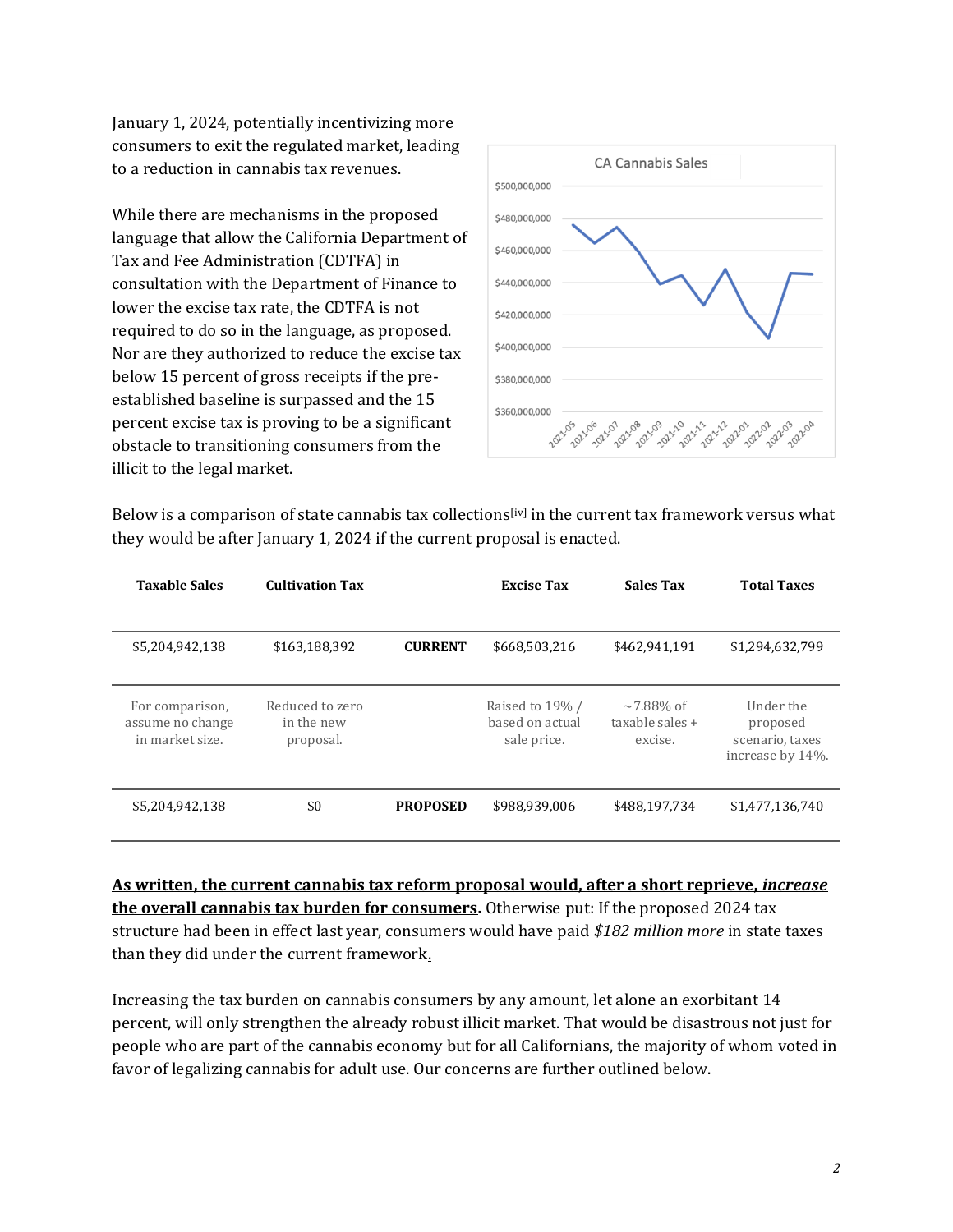- 1. **The illicit market is robbing the state of billions in tax revenue.** In 2021, California collected \$1.29 billion in taxes from cannabis sales. [v] For every dollar spent in the regulated cannabis market, two dollars are spent in the illegal market. Illicit cannabis businesses have deprived Californian taxpayers of about \$2.6 billion in cannabis tax revenue. Recent research by the Reason Foundation found that states with the lowest per-pound tax have been the most successful in migrating consumers to the licit market.[vi] The study further found that *lowering* the cannabis taxes to combat the illicit market and encourage consumers and businesses to enter into the legal, regulated cannabis market, may actually increase the state's cannabis tax revenues -- a point noted and affirmed in the trailer bill's findings and declarations.[vii]
- 2. **The products produced in the illicit market are dangerous and burden the state's healthcare system.** In the fall of 2019, about 50 people died and 2,800 or so were hospitalized due to EVALI (e-cigarette or vaping use-associated lung injury). The Centers for Disease Control investigators subsequently identified direct exposure to chemicals present in illegal cannabis vaping products as responsible for the outbreak.[viii] A study by CannaSafe (a California cannabis testing lab) confirmed the dangerousness of these products after finding "a toxic stew of dangerous chemicals — including formaldehyde and hydrogen cyanide  $-$  in the vapor produced by some illicit THC vaping cartridges." $[ix]$  These products endanger public health at a time when our healthcare system is already overburdened.
- 3. **The illicit market puts the community, particularly children, at risk.** Regulated cannabis companies are prohibited from selling  $\left(BPC \S26140\right)$  or marketing  $\left(BPC \S26152\right)$ cannabis to minors. We are required to provide regulators with open access to our facilities and records ( $BPC \$  $826160$ ), to provide appropriate safety training and protocols (CCR  $\S 17211.1$ .), and to enter into and abide by the terms of a Labor Peace Agreement ( $\overline{BPC}$  $§26051.5$ ). Should licensed businesses violate these provisions, we risk punishing fines, business disruptions, and the loss of our license to operate. Illicit businesses regularly sell to minors, exploit workers, and put neighbors at risk.

When cannabis is eventually legalized at a federal level, California should be the nation's largest exporter. California cannabis, like our wine, technology, and entertainment, should be a source of wealth and pride both inside and outside our state borders. It should also be a source of stable, well-paying jobs and careers. That can't and won't happen if we fail to wrest control of the market from the illicit industry through sensible tax reform.

Our state's wine industry provides a stark point of contrast. It's been nurtured to success in part by supportive tax policies: the state excise tax for wine is twenty cents per gallon<sup>[x]</sup> or four cents per bottle compared to an excise tax of \$4.50 for an eighth ounce of cannabis. We believe there is a similar opportunity for our cannabis industry and that the path to increased tax revenue is through policies that encourage expansion of the legal market.

While most of the proposed trailer bill language represents genuine, thoughtful reform, we implore you to remove the automatic and substantial increase of the excise tax to 19 percent in 2024. This